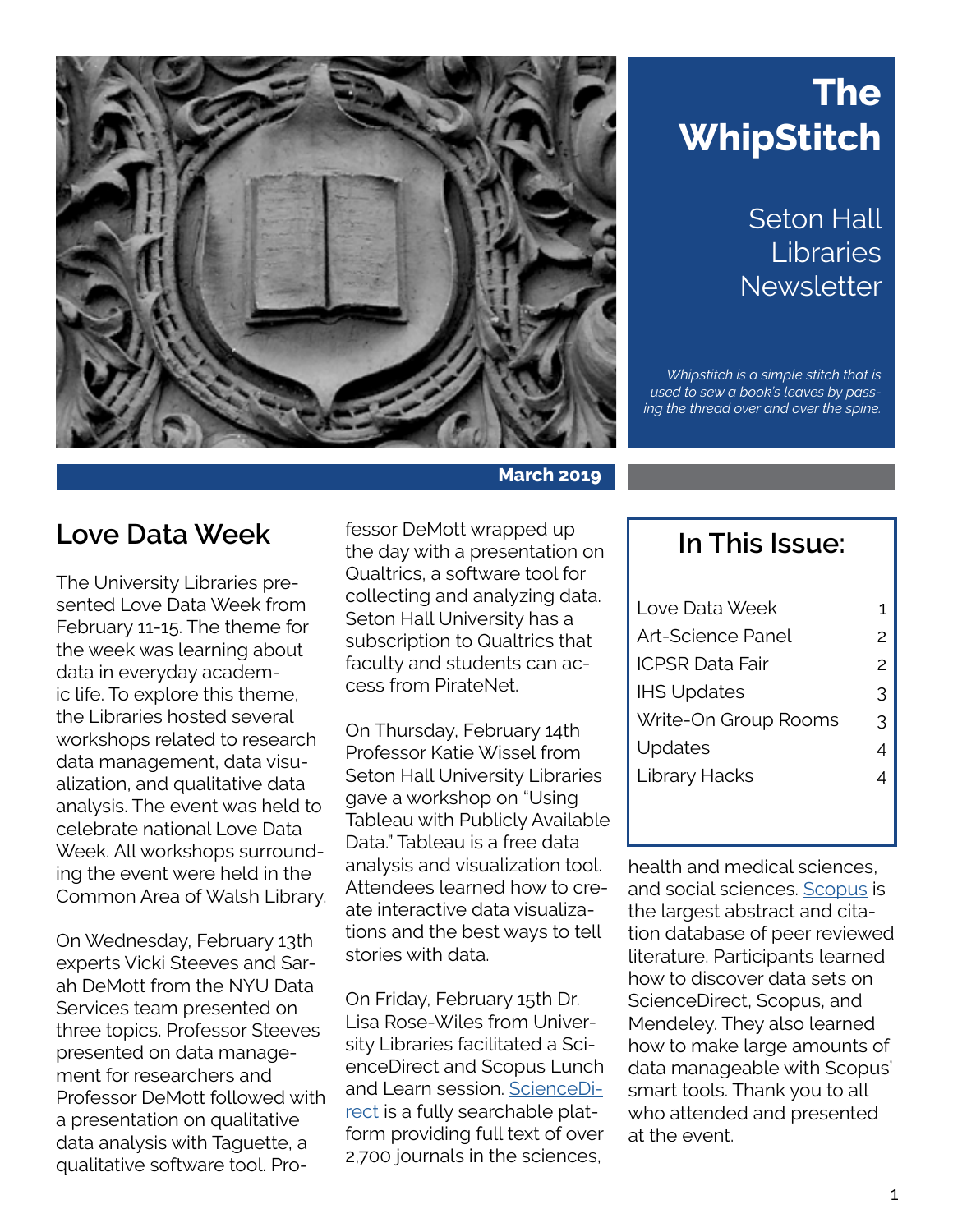#### <span id="page-1-0"></span>**Panel on Art-Science Dialogues**

The Walsh Gallery will be hosting a Panel Discussion on Art-Science Dialogues in the 21st Century. This is an interdisciplinary program in association with the exhibition "Strange Attractors" and will be held in Walsh Gallery on Friday, March 8th, 7pm–9pm.

"Strange Attractors" explores the intersection of art and science in our era of increasing interdisciplinary dialogue. Both the panel and exhibition were conceived as an extension of a symposium hosted at New York City's CUE Art Foundation in November 2017 that addressed ways in which an art-science alliance might contribute to the larger cultural discourse.

Panelists include: Luis Schettino, Associate Professor of

Psychology and Neuroscience at Lafayette College; Farzad Mahootian, a philosopher and religious studies scholar and Faculty of Liberal Studies, at New York University; and Carrie Rohrman, author of "Choreographies of the Living" and Associate Professor of English at Lafayette College. The panel will be moderated by Taney Roniger.

The objective of the panel and exhibition is to consider ways in which the arts and sciences might join forces to pursue common goals. Both are designed to foster a creative space in which students, artists, scholars, and members of the community can engage with art through interdisciplinary frameworks.

The panel discussion and exhibition are free and open to the public. A full-color catalogue with essays by Taney Roniger and Jeanne Brasile

tion and the Essex County Arts Council, through a re-grant of the New Jersey State Council on the Arts, A Partner Agency of the National Endowment of the Arts.



is available at Walsh gallery. The exhibition is presented with generous support from the internationally renowned The Robert Lehman Founda-

### **ICPSR Data Fair**

In October of 2018, Seton Hall University Libraries hosted the Inter-university Consortium for Political and Social Research (ICPSR) Data Fair. ICPSR is an international consortium of more than 750 academic institutions and research organizations. ICPSR maintains a data archive of more than 250,000 files of research in the social and behavioral sciences. The programs focused on how to search for datasets in all disciplines and how to archive

research data. The goal of the event was to help faculty and students enhance their data management skills. All workshops were held at the Walsh Library.

The first workshop, "ICPSR in the Liberal Arts Context – Making the Most of ICPSR at a BA Institution," featured faculty and librarians from liberal arts institutions discussing how ICPSR is used on their campuses, including some tips for working with faculty across different disciplines. The second workshop, "Restricted

Data: Depositing, Accessing and Sharing," explored accessing restricted-use-data at ICPSR. The program defined "restricted-use-data" and then explained the deposit process, how to determine if you need restricted-use-data, and the process for applying to use for restricted-use-data. Other workshops included: "I've got these data, where do I put them?" – A Look at Deposit Options," "ICPSR Data Depositors Tell All! (a Q&A session)," and "From Asking Questions to Sharing Data: A Look at Ethics in Social Research."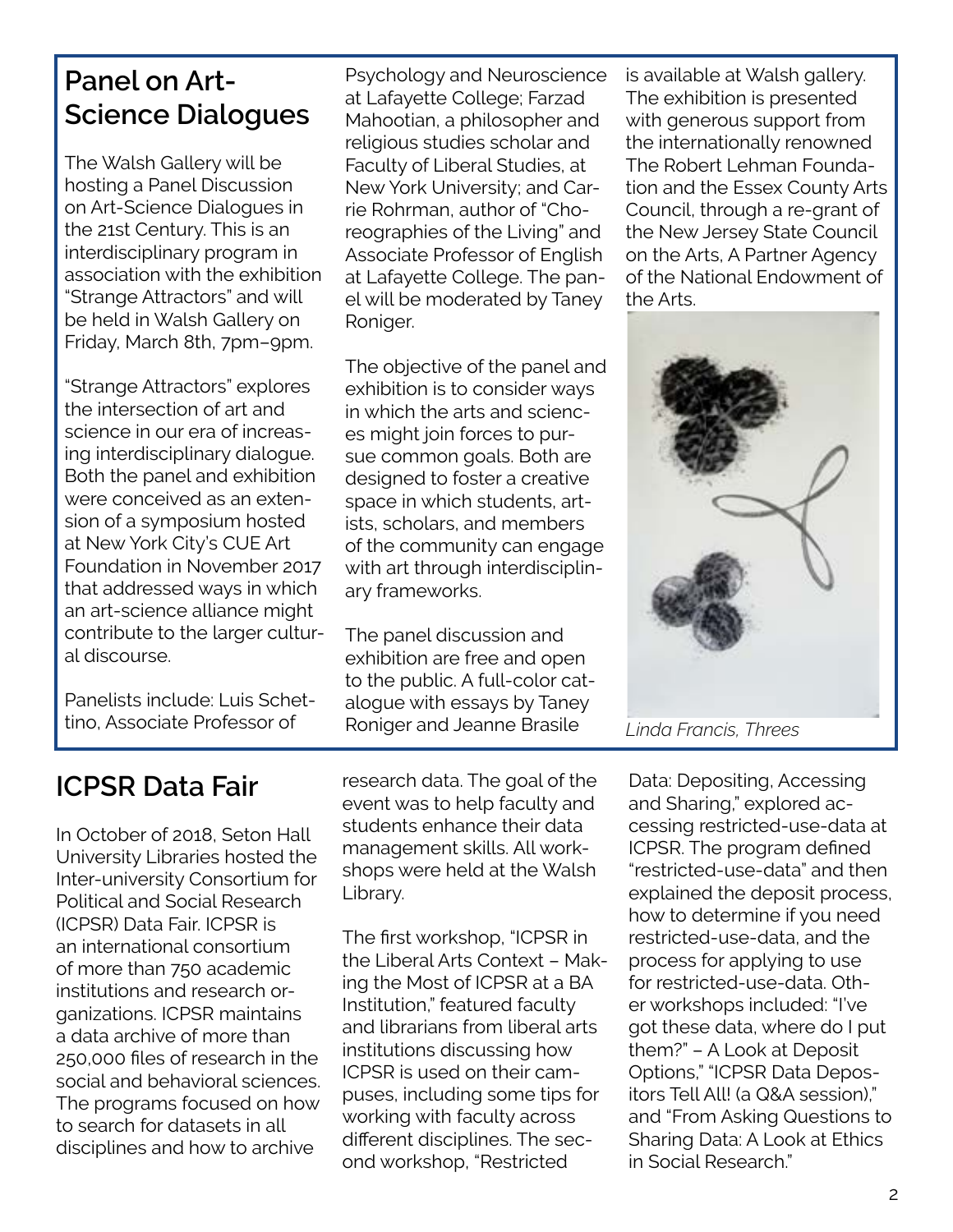## <span id="page-2-0"></span>**IHS Updates**

The Interprofessional Health Sciences Library is pleased to announce the launch of the IHS Library Book Club. Through discussion of health and medical texts, the IHS Library hopes to foster dynamic conversation between the students, faculty, and staff of the three schools on the Interprofessional Health Sciences campus.

The semi-monthly book club kicked off with the November discussion of Dopesick: Dealers, Doctors, and The Drug Company That Addicted America by Beth Macy. The second meeting was held in January with a discussion of In Shock: My Journey from Death to Recovery and the Redemptive Power of Hope by Dr. Rana Awdish. The March book discussion is currently being scheduled. For more information on the book club, email Allison Piazza at allison. piazza@shu.edu.

We are happy to announce that Chris Duffy, Associate Dean of the Interprofessional Health Sciences Library, was elected Chair of the New York and New Jersey chapter of the Medical Library Association (MLA). Duffy will serve as Chair of MLA from October 2018 through October 2019. We would also like to congratulate Andy Hickner, Health Sciences Librarian at the IHS Library, who received the award for outstanding contribution by a new member by the New York and New Jersey chapter of the Medical Library Association. Additionally, he is the Chair-Elect for the Social Justice Section of MLA.

## **Write-On! Group Study Rooms Now With Dry Erase Board Walls**

If you are collaborating with classmates or studying for an exam, you can now share your ideas by writing on the walls in five of our group study rooms. We are pleased to announce that a Student Government Association initiative to repaint five of our group study rooms with a blue accent wall and a dry erase board wall is now complete and the rooms are ready to use. The five re-painted group study rooms are: #305, #307, #308, #311 & #312. If you would like to reserve one of these rooms, please visit the Circulation Desk on the second level of Walsh Library.

Group study room keys can be checked out for a six hour check-out period. If all the groups study rooms are occupied, you can reserve a room at the Circulation Desk and be notified by text when that room is available. Keys to the group study rooms should be returned to the Circulation Desk by the Library's closing time.

Our deep thanks to the Office of the Provost and Dr. Karen Boroff who provided the funding for this project. We would also like to thank the Student Government Association for introducing this initiative. And remember:

"*It ain't whatcha write, it's the way atcha write it*."

- Jack Kerouac.